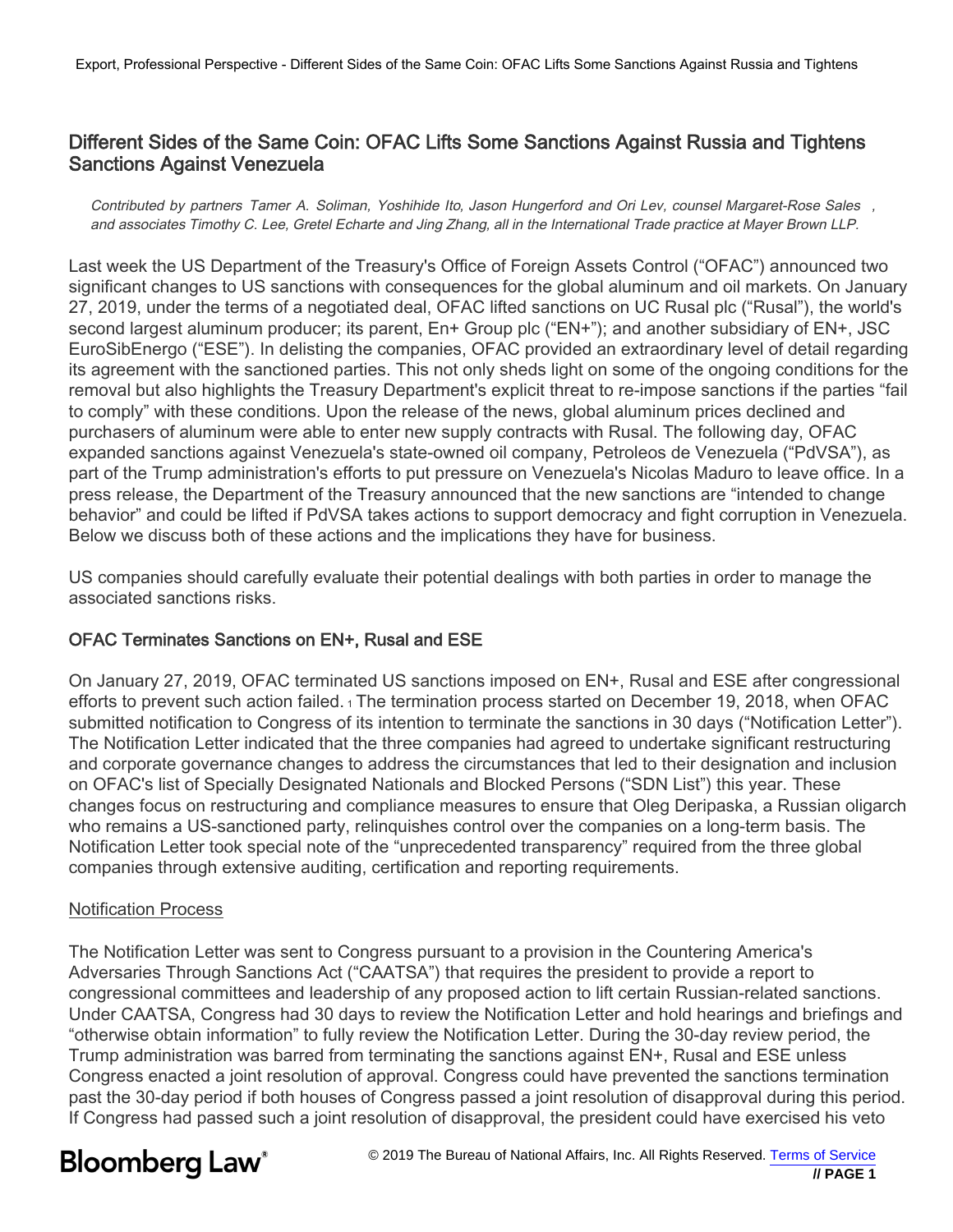power, which Congress in turn could have tried to override with a 2/3 supermajority vote. If a joint resolution of disapproval had been enacted either by the president signing the joint resolution or by Congress overriding a presidential veto, the president would have been barred from terminating the sanctions against the three companies.

However, Congress failed to pass a joint resolution of disapproval. On January 16, 2019, the Senate resolution of disapproval, which required 60 votes to proceed, failed by three votes. <sup>2</sup> For its part, the House passed its companion resolution with overwhelming support the next day. <sup>3</sup> As a result, the Trump administration has lifted the sanctions as proposed in the Notification Letter.

#### Terms of Removal

The de-listing of EN+ and its affiliates is conditioned on what Treasury officials described as a commitment to complete a "significant restructuring and governance changes that sever Deripaska's control" of these companies. In testimony before Congress, Secretary Steven Mnuchin emphasized that Treasury would be "vigilant in ensuring that EN+ and Rusal meet these commitments" and noted that they would be exposed to re-imposition of sanctions if they fail to do so.

EN+, Rusal and ESE were placed on the SDN List on April 6, 2018, <sup>4</sup> because they were owned and controlled by Oleg Deripaska either directly or indirectly. <sup>5</sup> Deripaska was designated as an SDN for his actions in support of senior Russian government officials and for operating in the Russian energy sector. <sup>6</sup> The sanctions imposed on Rusal were particularly impactful as Rusal is the world's second largest producer of aluminum. The price of aluminum soared in the weeks following Rusal's designation. To prevent disruption to the global aluminum market, OFAC provided temporary sanctions relief through general licenses that authorized continued dealings with the three companies. Upon their designation in April, the three companies petitioned OFAC to be removed from the SDN List. After eight months of negotiations, OFAC and the companies reached what the Notification Letter describes as a binding agreement specifying the terms of the companies' removal from the SDN List, referred to as the "Terms of Removal."

The Notification Letter emphasized that the objectives of the sanctions against EN+, Rusal and ESE were "to reduce Deripaska's ownership in and sever his control of these entities," 7 which the Terms of Removal aim to achieve. Secretary Mnuchin has also highlighted that the companies were designated not due to their own conduct but because of Deripaska's ownership and control over them. As described in the Notification Letter, the Terms of Removal will sever Deripaska's control over the three companies, thereby extricating and insulating them from what the Notification Letter dubs "the controlling influence of a Kremlin insider." Specifically, the three companies have agreed to implement the following measures in exchange for the removal:

- Reduce Deripaska's direct and indirect ownership interest to below 50 percent;  $\frac{1}{8}$
- Limit Deripaska's and his affiliates' voting rights in EN+;
- Require EN+, which will own and control Rusal and ESE, to isolate Deripaska from its two subsidiaries;

• Overhaul the composition of the companies' boards of directors to ensure majority-control by directors having no ties to Deripaska;

• Take restrictive steps related to the companies' corporate governance; and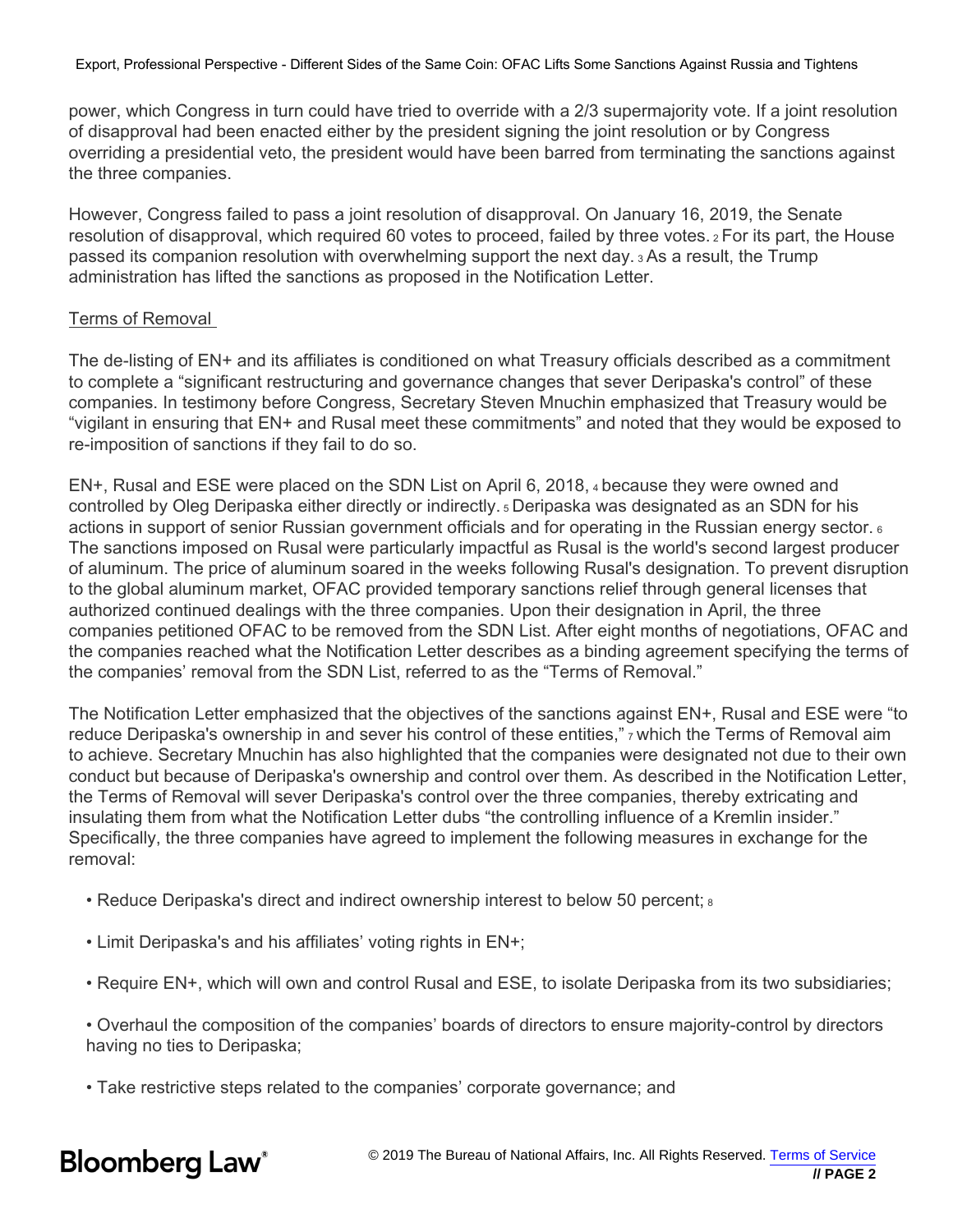• Consent to unprecedented transparency by fulfilling extensive, ongoing auditing, certification and reporting requirements.

Notably, half of EN+'s restructured board of directors will be composed of US or UK nationals, and Rusal's current board chairman was required to step down. In addition, Deripaska will not receive any cash from the divestment of his shares or from future dividends from the three companies. Some of Deripaska's shares in EN+ will be allocated to VTB Bank, a Russian state-owned bank, as collateral for previous obligations of companies controlled by Deripaska while other shares will be allocated to the Swiss company Glencore in a swap of Glencore's shares in Rusal for shares in EN+. Deripaska will also donate some EN+ shares to a charitable foundation. Although the Notification Letter does not specify the exact allocation of shares among these entities, there have been press reports that the Terms of Removal itself, which OFAC has not publicly released, provide this information and other details about the corporate restructuring and ownership stakes that will result from the deal. 9

Although the three companies will no longer be on the SDN List, Deripaska will remain sanctioned by the United States. All of Deripaska's property and interests in property, including entities in which he owns a 50 percent or greater interest, will remain blocked. US persons will continue to be prohibited from transacting with Deripaska, and foreign persons will continue to be subject to secondary sanctions should they knowingly facilitate a significant transaction for or on behalf of Deripaska. Furthermore, OFAC has indicated that it will continue to enforce its sanctions on Deripaska aggressively, including by closely monitoring the three companies' compliance with the Terms of Removal. OFAC has indicated that it could re-designate any or all of these companies should they violate the Terms of Removal.

#### Takeaways

Sunday's removal paves the way for companies to resume dealings with EN+, Rusal and ESE. However, companies should be mindful of the risk of re-designation of these entities in the event of a determination that they have not complied with the Terms of Removal. Companies engaged in dealings with these three companies should consider including appropriate contractual termination provisions in the event of a reimposition of sanctions. In addition, Deripaska remains subject to sanctions and continues to have some role in these companies, which could raise sanctions compliance issues under certain circumstances. Parties involved in transactions with the de-listed entities should take steps to ensure that they have adequate compliance measures in place to avoid prohibited dealings with Deripaska and other sanctioned Russian entities, including conducting due diligence on the ownership of counterparties in order to identify and address potential risk exposure.

## OFAC Adds Venezuela's State-Owned Oil Company to the SDN List

## Background

On January 28, 2019, OFAC added PdVSA to the SDN List pursuant to Executive Order ("EO") 13850 for operating in the oil sector of the Venezuelan economy. PdVSA was previously designated under OFAC's sectoral sanctions program against Venezuela, which prohibited dealing in certain debt and equity of PdVSA. Under those sanctions, US persons were still permitted to deal with PdVSA and its subsidiaries outside of the specific debt and equity restrictions. OFAC's most recent action, however, is more restrictive, as US persons are now broadly prohibited from dealing with PdVSA.

The White House has stated that OFAC's actions are part of the Trump administration's overall strategy to block Maduro's regime from obtaining revenue, which, according to the Trump administration, is largely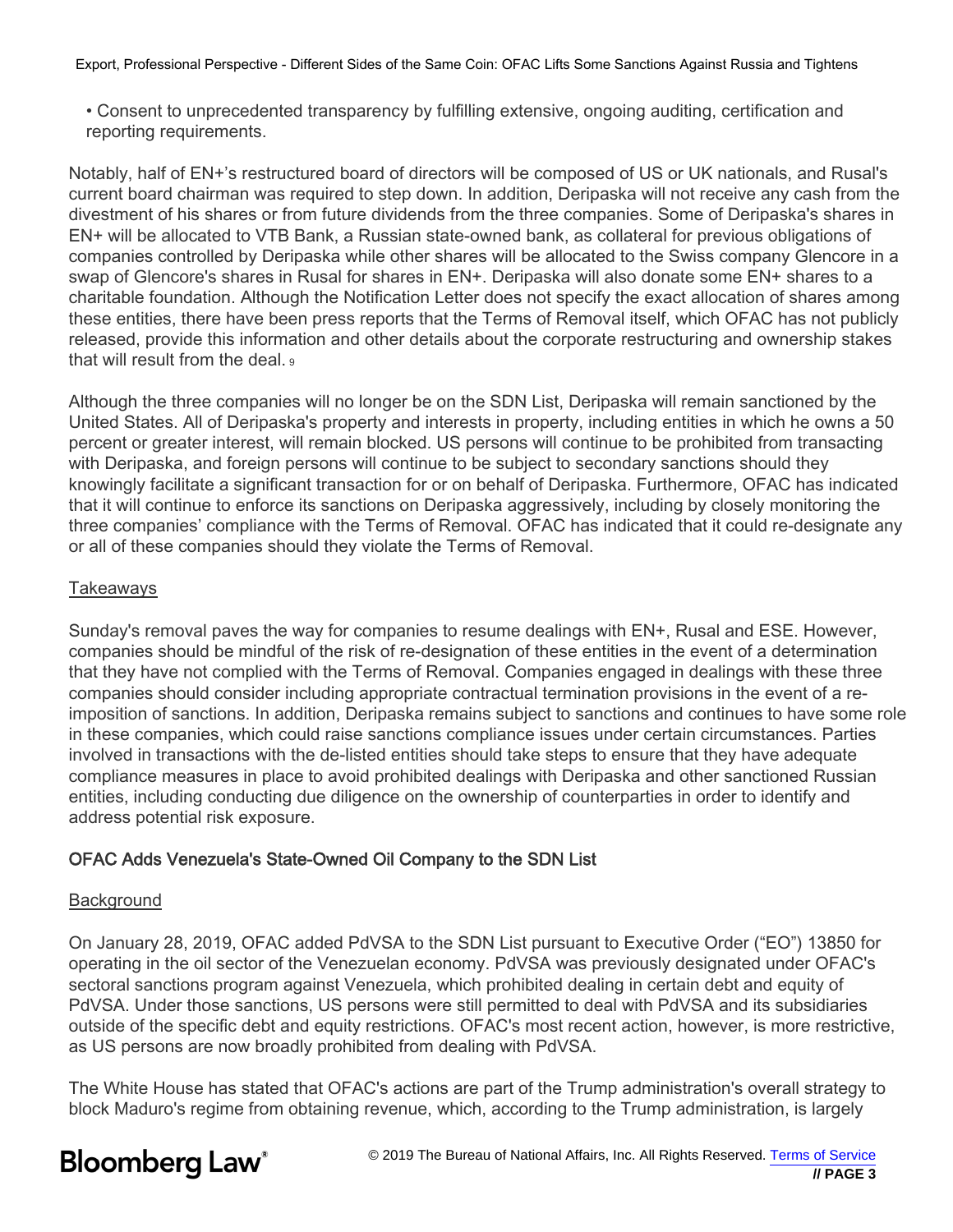derived from PdVSA's operations. The US imports roughly 3 percent of its oil from Venezuela and also exports light oil to Venezuela that is used in diluting heavy oil so that it's suitable for transportation through pipelines. Moreover, certain US oil and gas services companies have significant operations in Venezuela involving PdVSA.

In recognition of these significant ties between the US and Venezuelan economies, OFAC also amended and issued nine General Licenses ("GLs") in conjunction with its designation of PdVSA to authorize certain transactions and activities by US persons within specific time periods. Two of these GLs (GLs 3B and 9A) were subsequently amended on February 1, 2019. Specifically, OFAC modified and issued the following GLs:

• GL 3B – Previously, under GL 3, OFAC had authorized US persons to deal in bonds specifically listed in its annex or issued prior to August 25, 2017 (the sanctions effective date for EO 13808) by US person entities owned or controlled, directly or indirectly, by PdVSA. Under GL 3B, this prior authorization largely remains intact. However, any divestment or transfer of any holdings in such debt must be to a non-US person. This authorization also covers facilitating, clearing and settling trades of holdings in the bonds specified in the annex to GL 3B, provided such trades were placed prior to 4:00 p.m. EST on February 1, 2019 (the effective date of GL 3B).

Moreover, GL 3B authorizes, through March 3, 2019, all transactions and activities ordinarily incident and necessary to the wind down of financial contracts or other agreements that were entered into prior to 4:00 p.m. EST on February 1, 2019, involving, or linked to, the bonds specified in the annex to GL 3B.

In addition to amending the list of specific bonds listed in the annex to GL 3B, OFAC has also amended this authorization to exclude certain US subsidiaries of PdVSA. Specifically, US persons are no longer authorized to deal in certain bonds of Nynas AB ("Nynas"), PDV Holding, Inc. ("PDVH"), CITGO Holding, Inc. ("CITGO") and any of their subsidiaries pursuant to GL 3B. However, as described below, US persons may still utilize the authorizations in GL 9A to engage in transactions involving certain bonds issued by these three entities.

• GL 7 – GL 7 is intended, in large part, to minimize the impact that PdVSA's designation will have on its US subsidiaries. It does so by authorizing, through July 27, 2019, US persons to engage in all transactions and activities with PDVH, CITGO and any of their subsidiaries. GL 7 clarifies, however, that such authorized transactions can only involve PDVH, CITGO or their subsidiaries.

GL 7 also authorizes, through April 28, 2019, PDVH, CITGO and any of their subsidiaries to engage in all transactions and activities that are ordinarily incident and necessary to the purchase and importation of petroleum and petroleum products from PdVSA and any entity in which PdVSA owns, directly or indirectly, a majority (50 percent or more) interest. In other words, GL 7 authorizes the above-mentioned transactions and activities involving PDVH and CITGO, up to the specified deadlines, that would otherwise be prohibited due to PdVSA's designation on the SDN List. Note that any payment to or for the direct or indirect benefit of a blocked person other than PDVH, CITGO and any of their subsidiaries that is ordinarily incident and necessary to give effect to transactions authorized in GL 7 must be made into a blocked, interest-bearing account located in the United States.

• GL 8 – In an effort to protect certain US interests, GL 8 authorizes five US entities and their subsidiaries with significant operations in Venezuela to continue to operate in the country through July 27, 2019. Specifically, GL 8 authorizes the companies to engage in all transactions and activities ordinarily incident and necessary to operations in Venezuela involving PdVSA or any of its majority-owned subsidiaries that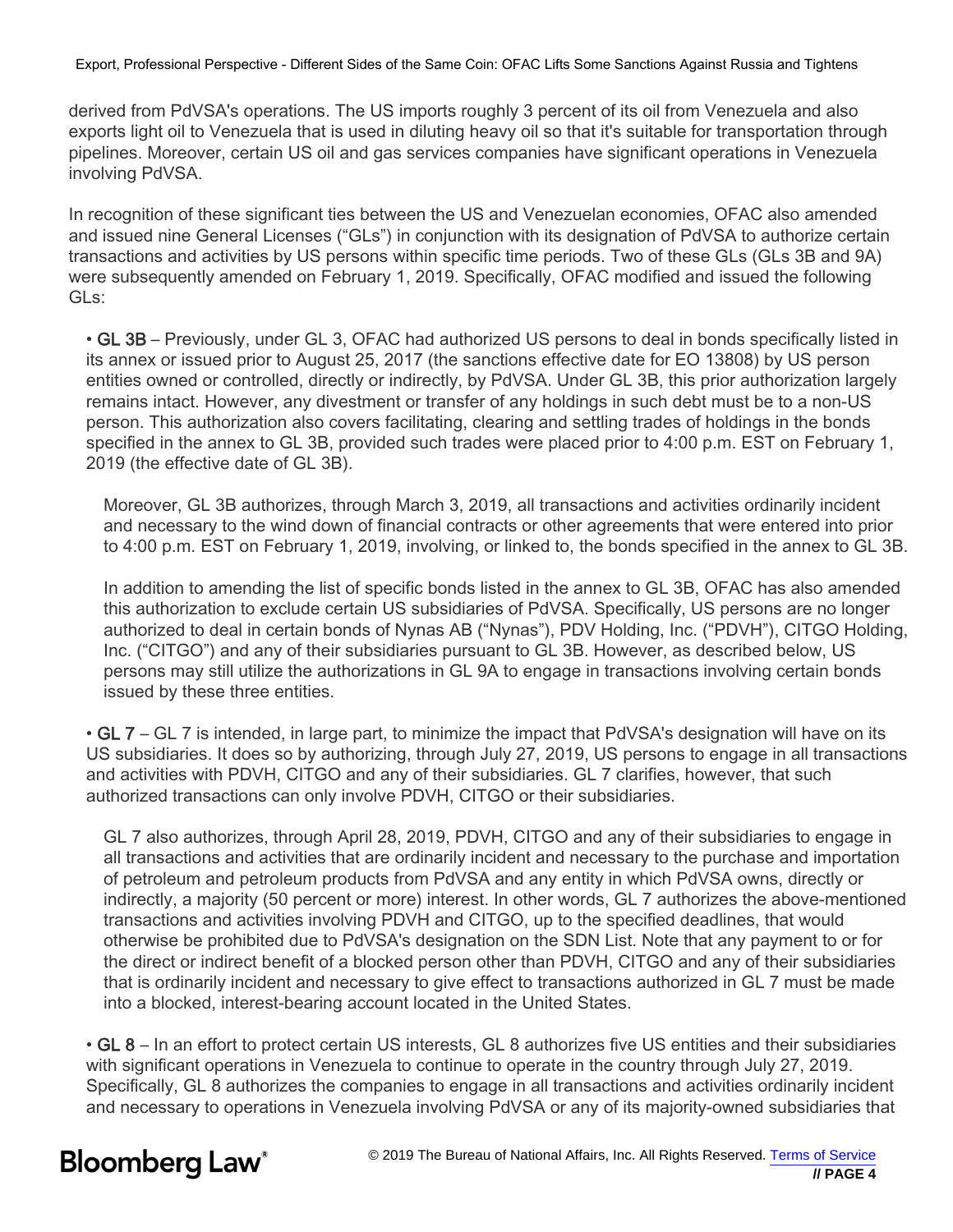would otherwise be prohibited by EO 13850. Notably, the above-mentioned US companies' continued operations in Venezuela are limited to their dealings with PdVSA and its majority-owned subsidiaries. GL 8 does not authorize any dealings with any other person designated under US sanctions. Moreover, while GL 8 authorizes the five US companies to continue their operations in Venezuela involving PdVSA, it does not authorize any exportations or re-exportations of diluents from the U.S. to Venezuela.

• GL 9A – As briefly noted above, OFAC has transferred the authorization for US persons to engage in all transactions and activities ordinarily incident and necessary to dealing with the bonds specifically listed in the annex to GL 9A that were issued by Nynas, PDVH and CITGO from GL 3B to GL 9A. Moreover, GL 9A authorizes US persons to engage in all transactions and activities ordinarily incident and necessary to dealings in any other bonds issued prior to August 25, 2017, by these three entities.

GL 9A also authorizes US persons to engage in all transactions and activities ordinarily incident to dealing in any debt including promissory notes or receivables) of, or equity in PdVSA or its subsidiaries (that was issued prior to August 25, 2017. However, any divestment or transfer of any holdings in such debt must be to a non-US person. This authorization also covers facilitating, clearing and settling transactions to divest such debt to non-US persons, including such activities done on behalf of US persons.

Under GL 9A US persons are also authorized to engage in all transactions and activities ordinarily incident and necessary to facilitating, clearing, and settling trades of holdings in the PdVSA securities authorized by GL 9A, provided such trades were placed prior to 4:00 p.m. EST on January 28, 2019. Moreover, GL 9A authorizes, through March 3, 2019, all transactions and activities ordinarily incident and necessary to the wind down of financial contracts or other agreements that were entered into prior to 4:00 p.m. EST on January 28, 2019, involving, or linked to, PdVSA securities that were issued prior to August 25, 2017.

• GL 10 – GL 10 authorizes US persons located in Venezuela to purchase refined petroleum products for personal, commercial or humanitarian uses from PdVSA or its majority-owned subsidiaries. US persons, however, are still prohibited from reselling, transferring exporting, or re-exporting such petroleum products.

• GL 11 – GL 11 authorizes, through March 29, 2019, US person employees and contractors of non-US companies located in a country other than the United States or Venezuela to engage in all transactions and activities that are ordinarily incident and necessary to the maintenance or wind down of operations, contracts or other agreements involving PdVSA or its majority-owned subsidiaries that were in effect prior to January 28, 2019.

GL 11 also authorizes, through March 29, 2019, US financial institutions to reject funds transfers between PdVSA or its majority-owned subsidiaries and non-US entities located in a country other than the United States or Venezuela. This allows US banks to reject rather than block these transactions until the end of March if certain conditions are met. Specifically, US financial institutions are only authorized to reject such funds transfers provided that the transfers originate and terminate outside the United States, that neither the originator nor the beneficiary of the transfer is a US person and that the funds are not destined for a blocked account on the books of the US person.

• GL 12 – GL 12 is intended to ease the impact of the prohibition on the importation of petroleum products from PdVSA into the United States resulting from PdVSA's designation. Accordingly, GL 12 authorizes, through April 28, 2019, US persons to engage in all transactions and activities ordinarily incident and necessary to the purchase and importation into the United States of petroleum and petroleum products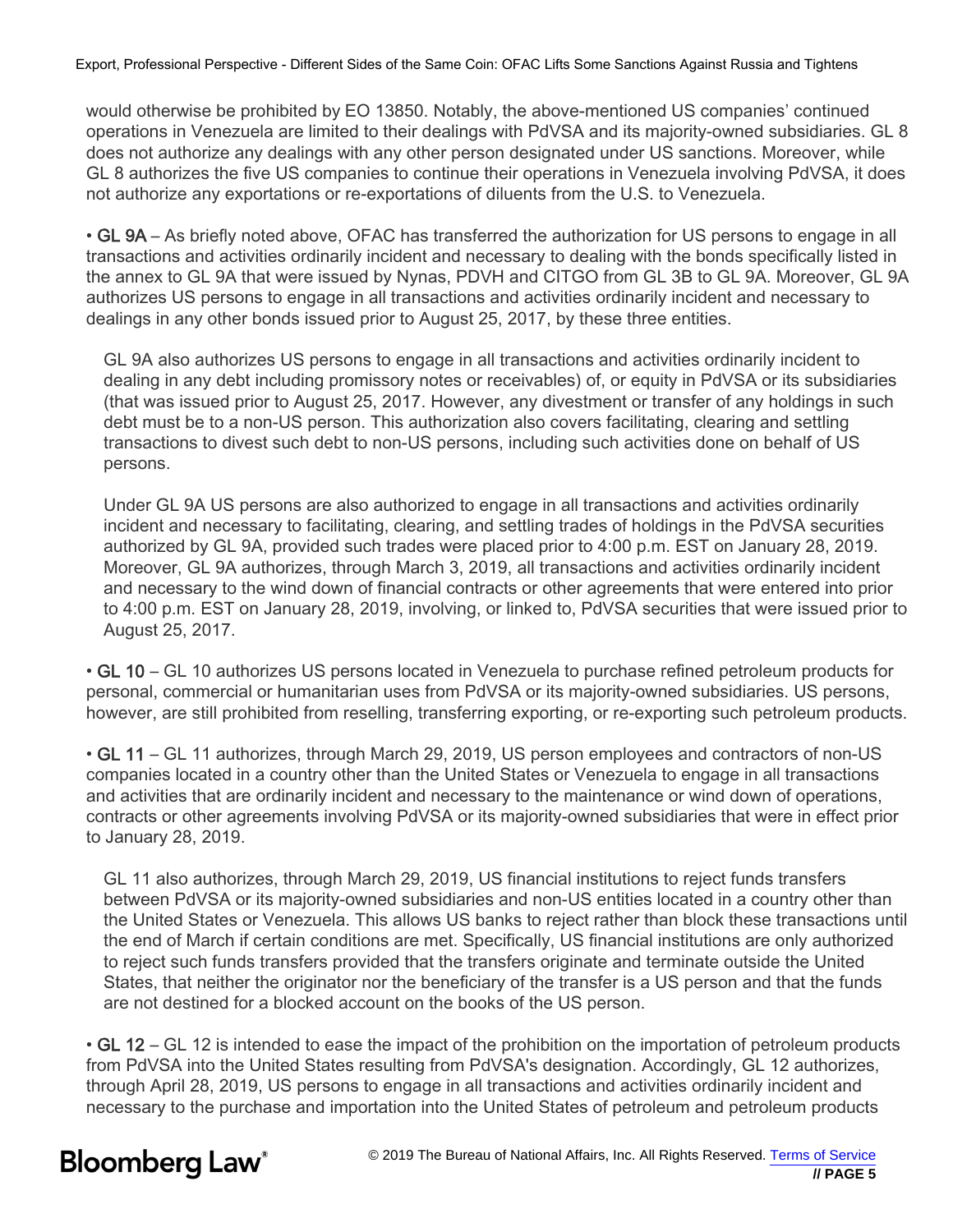from PdVSA or any of its majority-owned subsidiaries.

Furthermore, US persons are also authorized, through February 27, 2019, to engage in all transactions and activities that are ordinarily incident and necessary to the wind down of operations, contracts or other agreements with PdVSA or its majority-owned subsidiaries, including the importation into the United States of goods, services or technology connected to these operations, contracts or agreements.

Importantly, GL 12 clarifies that except as otherwise authorized by OFAC in other GLs, any payment to a designated or "blocked" person that is ordinarily incident and necessary to give effect to US imports of PdVSA petroleum products must be made into a blocked, interest-bearing account located in the United States. GL 12 does not appear to apply this requirement to transactions related to the wind down of business with PdVSA and its subsidiaries that is also authorized by GL 12.

Both GLs 11 and 12 expressly note that they do not authorize any transactions or dealings with ALBA de Nicaragua ("ALBANISA") or any of its majority-owned subsidiaries. ALBANISA is a subsidiary of PdVSA based in Nicaragua and was established as part of Nicaragua's entry into ALBA, which is an intergovernmental organization that seeks to promote social, economic and political integration in Latin America and the Caribbean. It appears that OFAC is clarifying that no transactions with ALBANISA will be authorized under any circumstances.

• GL 13 – The authorizations in GL 13 are specific to US persons dealings with Nynas, a Swedish specialty oil manufacturer in which PdVSA owns half the shares. In particular, GL 13 authorizes, through July 27, 2019, all transactions and activities where Nynas or any of its majority-owned entities are the only entities involved (i.e., direct, bilateral engagements with Nynas or its majority-owned subsidiaries). Similar to GL 12, all payments made to a blocked person that are ordinarily incident and necessary to give effect to the transactions authorized in GL 13 must be placed into a blocked, interest-bearing account in the United States. Any exportation or re-exportation of goods, services or technology by a US person resulting from the authorizations in GL 13 can only be made to Nynas. Any such exportation or re-exportation to PdVSA or any of its other majority-owned subsidiaries are still prohibited.

• GL 14 – GL 14 authorizes employees, grantees and contractors of the US government to engage in all transactions related to the conduct of the official business of the US government.

#### Takeaways

With OFAC's designation of PdVSA on the SDN List, companies should keep the following in mind:

• First, US persons are generally prohibited from engaging in any transactions involving PdVSA or its majority-owned subsidiaries outside of the limited authorizations contained in the above-mentioned GLs. Otherwise, US persons will be required to block any property of PdVSA or its subsidiaries that come within their possession or control and will have to report such property to OFAC.

• Second, any US persons who have operations, contracts or other agreements with PdVSA or its subsidiaries will also have to take measures to wind down or maintain such dealings in accordance with the terms of the applicable general license. In this regard, we note that GL 11 authorizes, through March 29, 2019, US person employees and contractors of non-US companies located in a country other than the United States or Venezuela to engage in all transactions and activities that are ordinarily incident and necessary to the "maintenance or wind down" of dealings with PdVSA or its subsidiaries. Although OFAC has yet to issue published guidance on these latest sanctions, it has previously noted in its published